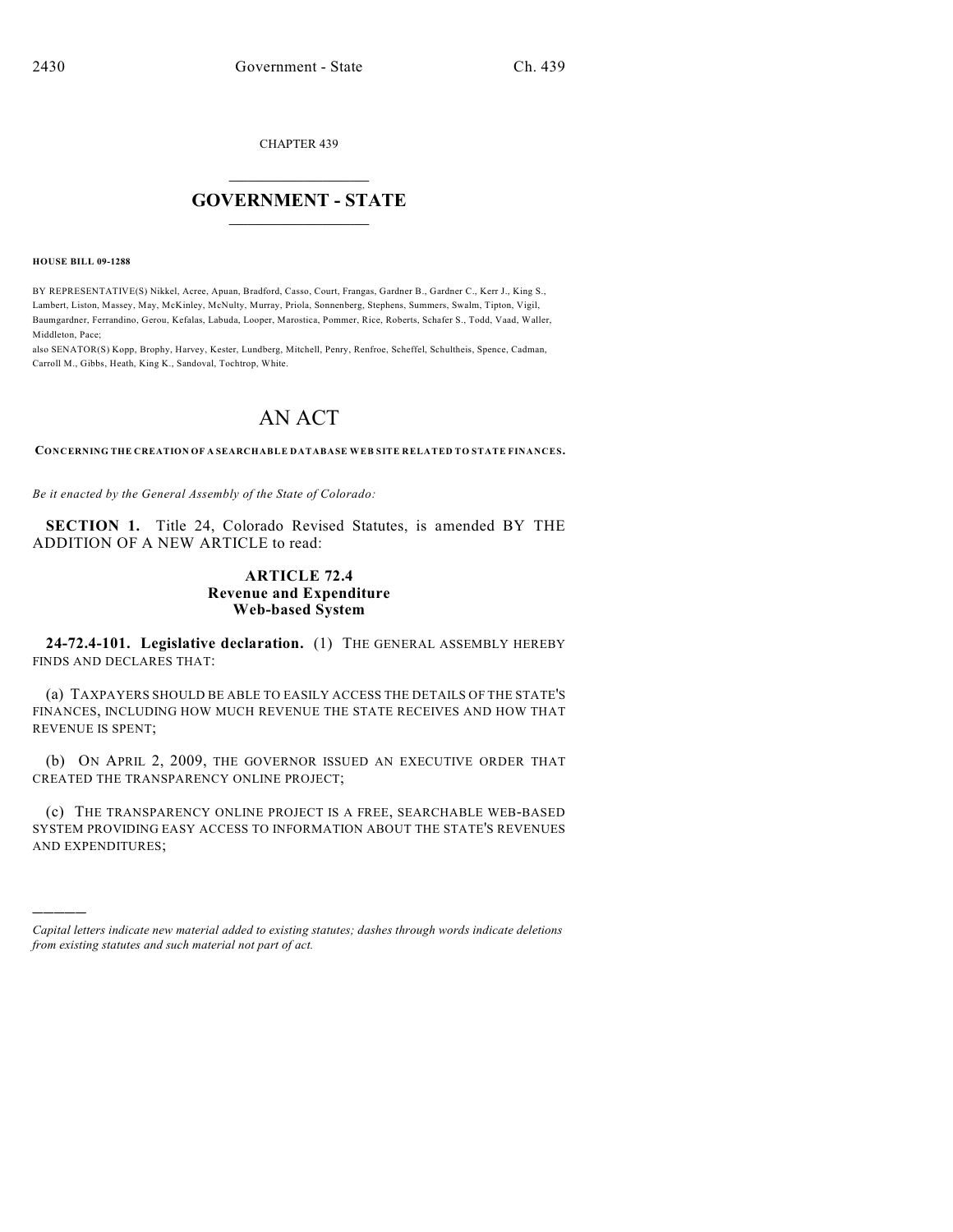(d) THE TRANSPARENCY ONLINE PROJECT IS AN IMPORTANT FIRST STEP IN PROVIDING A MORE TRANSPARENT AND ACCOUNTABLE STATE GOVERNMENT; AND

(e) THE PURPOSE OF THIS LEGISLATION IS TO IMPROVE THE SYSTEM CREATED BY THE EXECUTIVE ORDER.

(2) NOW, THEREFORE, IT IS THE INTENT OF THE GENERAL ASSEMBLY THAT THE WEB-BASED SYSTEM ESTABLISHED BY THE GOVERNOR'S EXECUTIVE ORDER BE MODIFIED AS SET FORTH IN THIS ARTICLE.

**24-72.4-102. Definitions.** AS USED IN THIS ARTICLE, UNLESS THE CONTEXT OTHERWISE REQUIRES:

(1) "CHIEF INFORMATION OFFICER" MEANS THE CHIEF INFORMATION OFFICER APPOINTED PURSUANT TO SECTION 24-37.5-103.

(2) "WEB-BASED SYSTEM" MEANS THE SEARCHABLE WEB-BASED SYSTEM THAT PROVIDES ACCESS TO DESCRIPTIONS OF REVENUES AND EXPENDITURES RECORDED IN THE STATE'S OFFICIAL BOOK OF RECORD THAT, IN ACCORDANCE WITH EXECUTIVE ORDER 007-09, IS DEVELOPED AND MAINTAINED BY THE CHIEF INFORMATION OFFICER, IN CONSULTATION WITH THE STATE CONTROLLER.

**24-72.4-103. Web-based system - enhancements.** (1) NO LATER THAN JANUARY 1, 2010, THE CHIEF INFORMATION OFFICER SHALL MODIFY THE WEB-BASED SYSTEM TO MEET THE FOLLOWING REQUIREMENTS:

(a) THE STATE EXPENDITURES AND REVENUES DATA INCLUDED IN THE WEB-BASED SYSTEM SHALL BE THE EXPENDITURE AND REVENUE DATA INCLUDED IN THE STATE FINANCIAL SYSTEM DATABASE, COMMONLY KNOWN AS THE FINANCIAL DATA WAREHOUSE, CREATED BY THE OFFICE OF INFORMATION TECHNOLOGY ON BEHALF OF THE STATE CONTROLLER PURSUANT TO THE AUTHORITY SET FORTH IN SECTION 24-30-202; EXCEPT THAT, REGARDLESS OF THE FORM OF THE DATA IN THE FINANCIAL DATA WAREHOUSE, WHERE ACCESS TO EACH INDIVIDUAL TRANSACTION IS LIKELY TO HINDER, RATHER THAN FOSTER, THE GOAL OF ACCOUNTABILITY AND TRANSPARENCY, THE SYSTEM MAY PROVIDE ACCESS TO AGGREGATED INFORMATION;

(b) THE WEB-BASED SYSTEM SHALL BE ACCESSIBLE FROM THE WEB SITE MAINTAINED BY THE STATE, AND EACH STATE AGENCY WITH A WEB SITE SHALL PROVIDE A LINK ON THE WEB SITE HOME PAGE TO THE SYSTEM;

(c) THE INFORMATION ON THE WEB-BASED SYSTEM SHALL BE UPDATED EVERY FIVE BUSINESS DAYS TO INCLUDE NEW EXPENDITURE AND REVENUE DATA;

(d) THE WEB-BASED SYSTEM SHALL BE AVAILABLE FOR DOWNLOAD IN A STRUCTURED DATA FORMAT, SUCH AS EXTENSIBLE MARKUP LANGUAGE;

(e) THE WEB-BASED SYSTEM SHALL INCLUDE A METHOD FOR USERS TO PROVIDE FEEDBACK ABOUT THE SYSTEM;

(f) THE WEB-BASED SYSTEM SHALL INCLUDE ARCHIVED REVENUE AND EXPENDITURE DATA FOR THE TEN PRIOR STATE FISCAL YEARS; EXCEPT THAT NO DATA